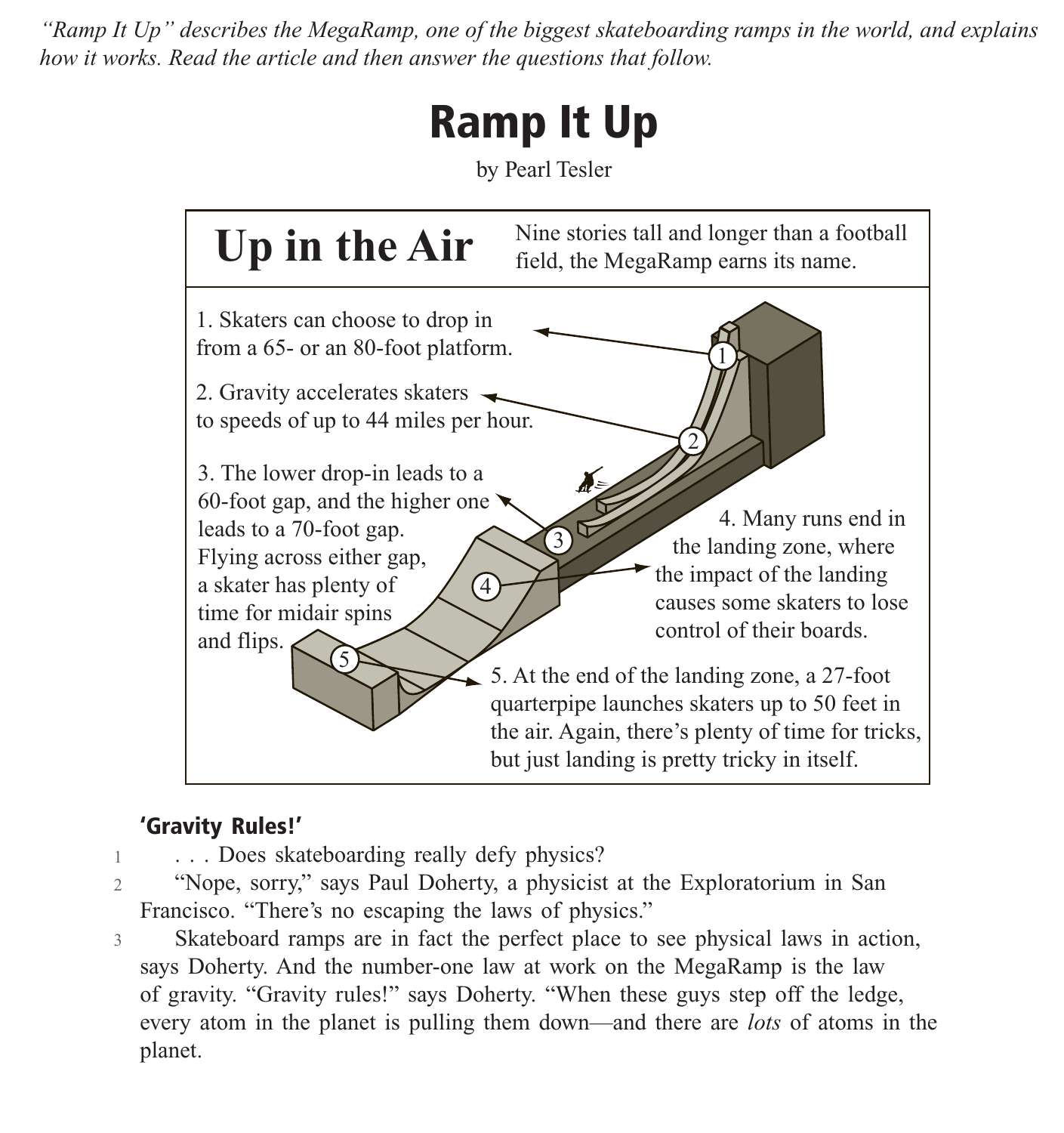4 "As skaters plunge down the ramp, they convert energy from one form into another," says Doherty. "At the top of the ramp, the skaters have what we call *gravitational potential energy*—energy due to height above the ground. As they go down, it gets converted into *kinetic energy*, the energy of motion."

5 Kinetic energy means speed—in this case, a lot of it. At the bottom of the first steep descent, skaters move at 44 miles per hour—as fast as if they had simply jumped from the platform. The MegaRamp's immense height confers such sizzling speed. On a standard 12-foot skateboard ramp, top speeds are confined to well under 20 miles per hour.

6 Are skaters then just pawns in gravity's game? Can they control their descent speed at all? "Slightly," says Doherty. Besides gravity, the other significant force acting on a descending skater is *air resistance*, a force exerted by air molecules that tends to slow any moving object. Air resistance increases with speed and with the frontal area a skater presents to the wind. "If you stand up tall and wear floppy clothes, you'll go slower," says Doherty. "But if you tuck down and make a smaller cross-sectional area, you'll go faster."

### **Need for Speed**

7 Maximum speed is a necessity on the MegaRamp. The smoothly arcing curve at the bottom of the big descent leads to the immense, 70-foot gap. Any loss of energy—any mistake that robs a skater of speed—can result in a potentially fatal failure to clear the gap. "If a skater bobbles on the way down, fails to keep a straight line, or touches his toe down, it could be very, very bad," says Doherty. "Because once you're in the air, it's too late."

As testimony to the big risks of big air, paramedics are standing by at the base of the giant ramp. Meanwhile, in preparation for the rough ride, competitors suit up with helmets, elbow pads, knee pads, wrist guards, and shoulder pads. Although the MegaRamp has claimed no lives, within an hour I see at least a dozen spills nasty enough to draw a collective "Oooooohhh!" from the fans. But every time a competitor falls, he leaps up and hustles back to the elevator, eager for more.

### **Bigger Air?**

8

9 After nailing several more soaring backflips, [Danny] Way seals a gold-medal victory in the big-air competition, his third in the three years that the competition has existed. But Way isn't one to rest on his laurels. The wheels of his battered skateboard have barely quit spinning before he announces his desire to build a new—and possibly bigger—ramp. "There's so much more possible," he told ESPN.

10 Way's announcement leaves skaters and fans alike wondering: Exactly how big can a skate ramp get? Could future skate ramps climb high into the stratosphere? Is the sky the limit?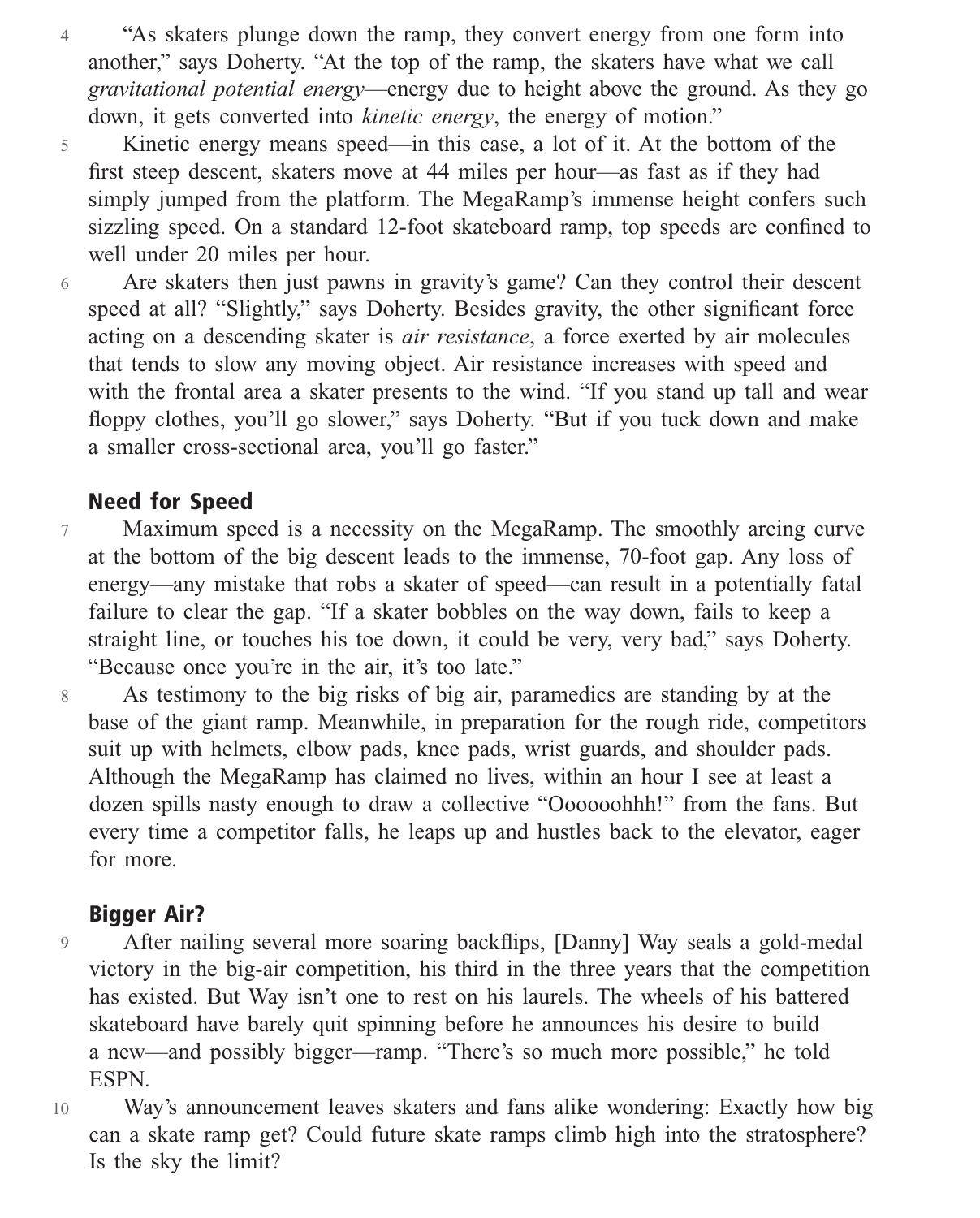11 Three factors put major limits on the height of a skate ramp, says Doherty. The first factor is *g-forces*, the body-squashing sensations familiar to astronauts and pilots. Whenever your body *accelerates*—that is, changes speed or direction you experience a force. When that acceleration is extreme, the body can experience a force equal to or even greater than the downward force exerted by gravity. Such an extreme force due to acceleration is called a g-force, where *g* is short for *gravity*. During a space launch, astronauts are pinned to their seats by a force equivalent to three times the force of gravity—3 g's.

12 The skaters rocketing down the MegaRamp feel g-forces too. They feel the worst of them at the base of the steep initial descent, where the ramp curves from vertical to horizontal, a change in direction that puts about 2.5 g's of force on a skater. "For a 200-pound skater, this feels like suddenly weighing 500 pounds," explains Doherty. "It feels like you're being squashed into the ground."

13 The g-forces a skateboarder feels in a curve are directly related to speed. "If you double speed, the g-forces actually quadruple," says Doherty. A taller MegaRamp would increase skaters' speeds and thereby increase the g-forces they experience in the curve at the bottom. For example, doubling the height of the MegaRamp would expose skaters to about 5 g's. "For a 200-pound athlete, that's like bench-pressing 1,000 pounds with the legs just to stand up. Few athletes can actually do that." So to keep g-forces bearable, a taller MegaRamp would have to have more gradual curves.

#### **Terminal Speed**

14 15 The second factor limiting the height of a skate ramp is its *terminal velocity* (natural speed limit), a phenomenon familiar to skydivers. It is imposed by air resistance. When skydivers jump out of a plane, they gain speed at a constant rate because of gravity. But air resistance slows them, and air resistance increases with speed. As the skydivers fall and their speed increases, the downward force of gravity is eventually balanced by the upward force of air resistance. Skydivers then reach their maximum speed, or terminal velocity. Depending on how divers hold their body, their terminal velocity can range from 120 to 200 miles per hour. "When you jump out of an airplane," says Doherty, "you reach terminal

velocity after about 1,000 feet. So any skateboard ramp more than 1,000 feet high is pointless. After about 1,000 feet, you won't gain any more speed, no matter how tall the ramp is. So if you run a ramp down the side of the Empire State Building—that's 1,200 feet—that's as big as you need to go. You'll reach terminal velocity—around 120 miles per hour—just before you reach the bottom."

#### **Fear Factor**

16 The final factor to consider isn't physical but psychological—the fear factor. If Way builds an even taller skate ramp, will anyone be brave enough to ride it? Would you? Amazingly, Way himself has admitted to a fear of heights: "There's no question I get butterflies when I'm on the edges of the top of the tower," he told the *Los Angeles Times*.